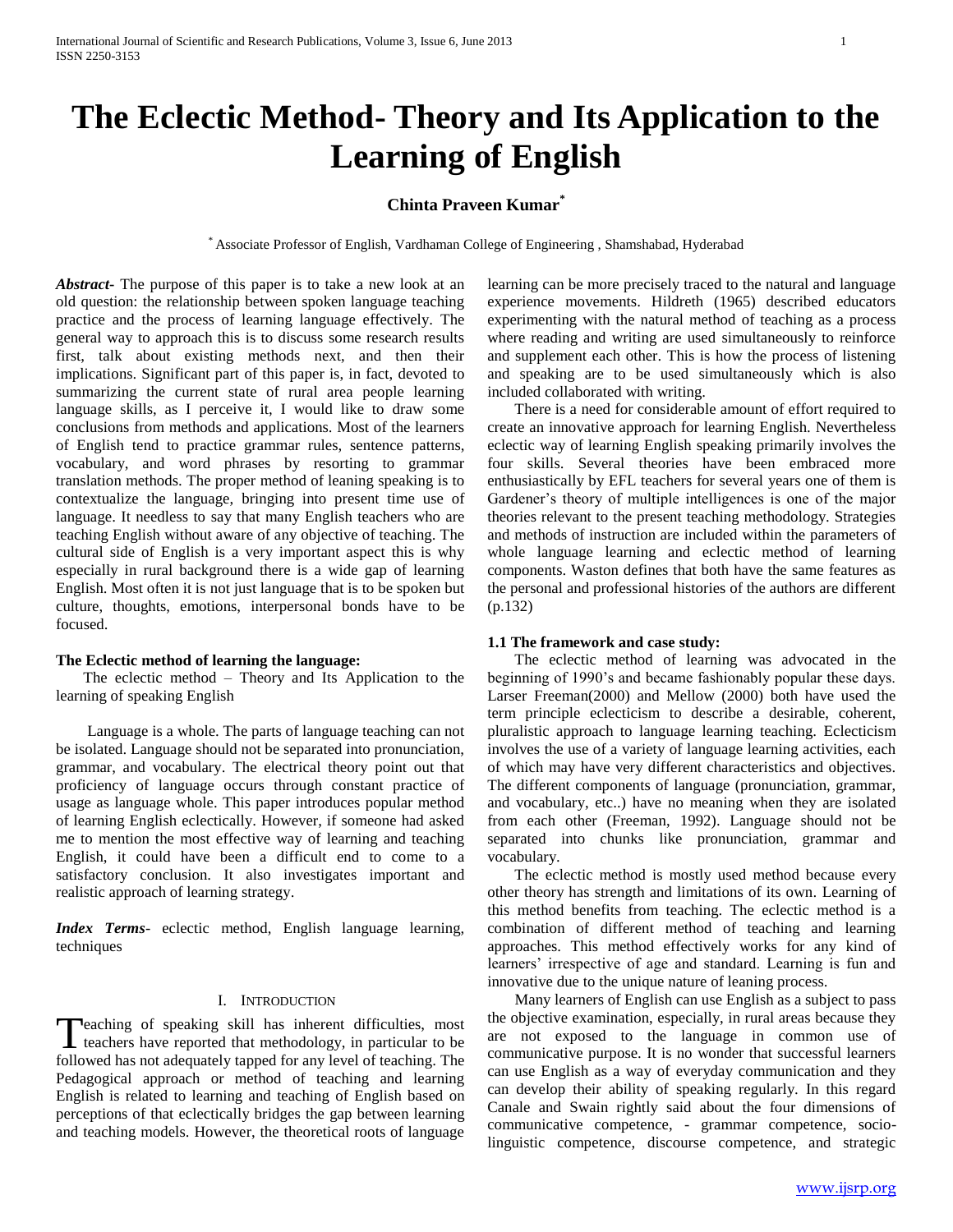competence (Richard, 1986, p.71), Communicative approach for communication serves flow learning process.

#### Approaches to learn speaking

 **1.1.2. Vocabulary** : A knowledge of vocabulary is indispensible for effective verbal communication. Learning vocabulary strength is a primary force component in communicative build up. Speaking is the only the way to boost up one's vocabulary. It also improves better pronunciation and content of language.

 **1.1.3. Grammar**; It need further be noted that without using language as whole it would be difficult to synchronize proficiency of the language without verbal communication. There will not be any supporting counter-evidence for one's progress. Thus, an expert, professionally speaking is never able to justify proper construction of the sentences by following rules of grammar. Non native speakers of English would find it difficult with certain expressions which of course, can not be translated into other languages. This is how; the present series of hypothesis may not be coherent with existing theory of teaching /learning English. The theory I have presented, however, is found to be relevant with a significant experiment with present day mode of learning the language. A great deal of effort has already been put for many years cultivating good method of learning and teaching of English.

 Standard expressions –Problems of translation: Culture plays a vital role in language acquisition. Language has to be spoken in contexts. It is besides experimentation or insights. Applied research language methodology has a greater effect on heterogeneous people. Certain expression s can not be translated into other languages in order to get the meaning.

- a. It's time we left the room
- b. Would you rather I did it?

 The above examples of sentence patterns are to be found among native English speaking people, however, often it is a trouble analyze patterns in order to frame rules of the structure of sentence.

 **1.1.4. Pronunciation**: This is a specific difficulty that people from non native speakers of English encounter when they try to speak English as the English.

a. general problems: /t/ as /d/ in water, better, Peter

#### /v/ vs. /w/ violin, watch

 Accent reduction for non native speakers of English is one of the significant features lf learners of spoken English. Word stress plays a vital role in English language, for instance, **COM**PRESS when stress is on 'com', it refers to machine to warm or cool on the other hand COM**PRESS,** when stress is on 'press' , it refers to make smaller. Similarly '**CON**DUCT' and 'CON**DUCT'** .

#### II. DEVELOPING STRATEGIES FOR SPEAKING APTITUDE

 Language acquisition is primary a motive that sentence pattern. It is absolutely essential that the people must be able to listen and speak. Very often learners of English language believe that the ability of learning takes place by understanding every word they hear, however, they should learn to imitate accent without understanding the context of the spoken sentence. Forms and structure are yet widely being discussed in the language classroom. It is further to be noted that by paying close attention

to the context and the keywords of language, people will be able to comprehend the essence of the sentence. Most often case studies of learners of language observed that by paying a careful attention to the listening, learners would be able to follow communication but they do not reproduce because they do need rules of language as whole way of language acquisition per se. When the objective is achieved, learners would strongly affirm that they can speak English well. Now that I would like to have a discussion of the actual learning activities for a various stages of learners and their aptitude in the eclectic approach.

## III. THE "ECLECTIC THEORY" OF LANGUAGE

 The eclectic theory of language was advocated during the year 1990's and because important for the educational theory of language learning. It is popular because it has the impact of good results without much pressure on the learner. The advantage of this theory is learners have clear vision what they are learning. Multiple tasks, high interaction, lively learning, objective correlative, and fast results are the salient features of this method. Some learners go by their own way of communicating strategy, they will become more confident in writing but most often they fail in speaking. The purpose of advocating eclectic method is to connect life experiences to the ideas presented in learning of the language. The types of learning activities teachers select are often directly related to their experiences in the real world.

## **3.1. Procedure**

 It is difficult to put this theory in one or two sentences. It is perfect that it is not a scientific drill method and it is neither a teaching tool for the teacher nor a learning method for the learners. It is a whole way of doing things such as listening coordinated speaking with subsidiary elements like pronunciation and form of the language.

## **3.1.2.Learning the language as a whole**

 Tracher of English widely using method of teaching is deductive way of discrimination parts of language acquisition for instance, vocabulary and pronunciation are not two separate entities. All the parts of language must be put together and learnt concurrently. Each item in language teaching and learning process has to be discussed several times in due course. Learners should grasp the chance and coordinate their abilities to strengthen learning process so that the results are positive. Learners should show considerable amount of interest in learning the four skills (LSRW) of the language.

## **3.1.3. Peer work/Group activity**

 Participants in discussion with peer, contextualize the language, present a report. Read textbooks, story books, newspapers to bring the context in the group and have a conversation. This method consequently imposes on learners' development. Create an opportunity, reinforce materials, arrange the learners balancing their abilities then work on the activity. The comprehensibility of the input will be raised by the learners' repetition and argument. This is minimal interference of the teacher by giving maximum exploration to the learners. In addition shy and fear of speaking belittle the objective and interpersonal skills will be enhanced.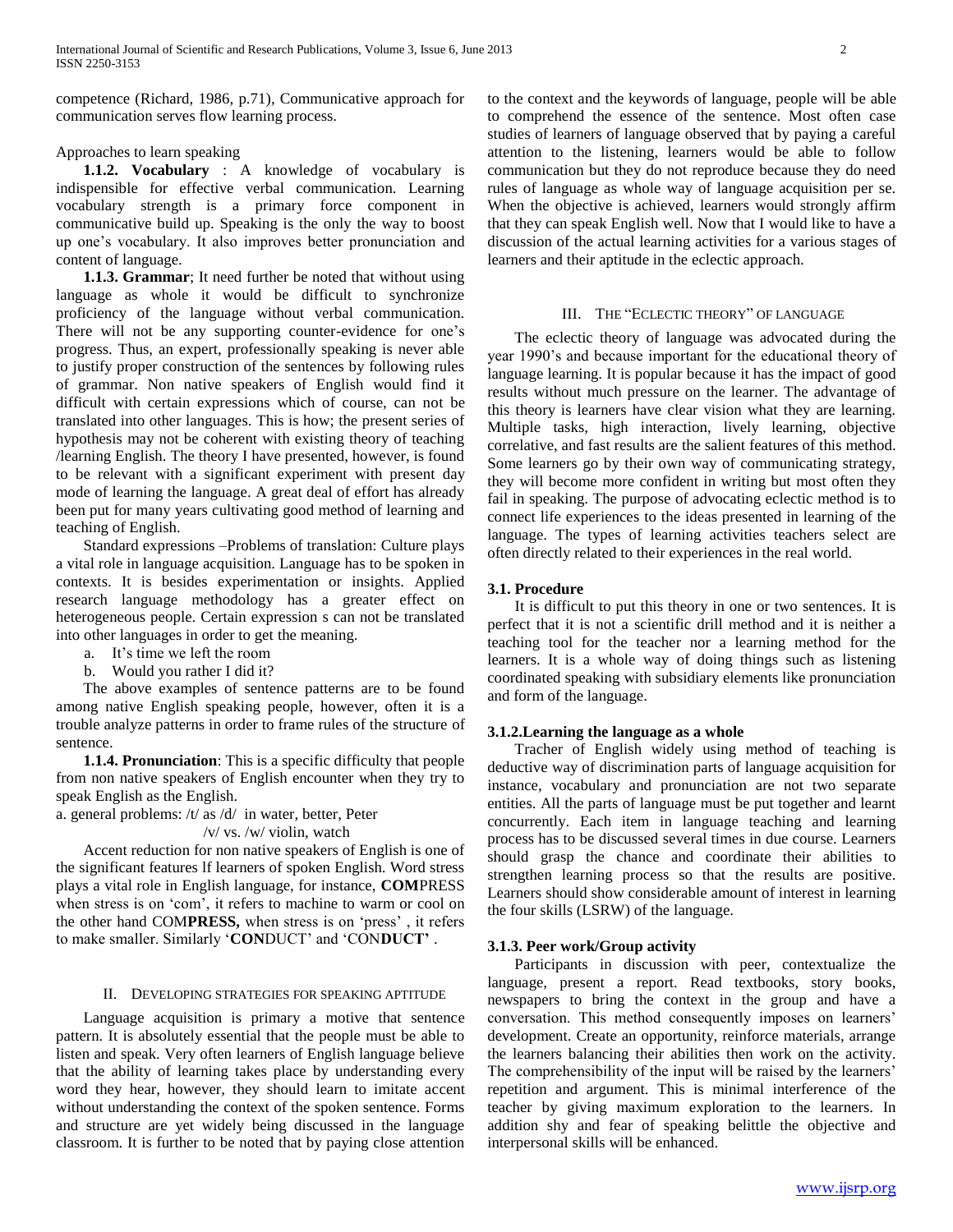## **3.2.1. Focus on the spoken English**

 The spoken language allows one to locate the appropriate way to get a particular objective. The importance of introducing cultural product is as crucial to such learning of the language as capturing and enhancing knowledge or expressing one's feelings. The problem of speaking ranges from creating a story which has to anticipate events. Eclectic way of speaking is a wonderful way of achieving objective of learning.

#### IV. TECHNIQUES OF TEACHING ENGLISH

 Teachers of English need to focus on the special teaching techniques. There are many methods of teaching English out of which Eclectic way of teaching include positive objectives of known methods and principles of Eclectic method which of course to be discussed here. Eclectic method is a popular method these days because students are heterogeneous and versatile level intelligent in the classroom. It is adequately investigated in the ESL classrooms of engineering colleges in Hyderabad. The value of teaching technique decisively suggested for these students specially. However, some teachers are very sensitive of using various methods; they find particular method is comfortable using in the classroom without taking much trouble. Teacher ought to use all the principles of language teaching including cognition and linguistic objectives.

Nature of activity

A technique of teaching through eclectic way is a rich combination of multiple activities. The salient features of approach include

a) Participatory Approach b) Communicative Approach c) Situational Approach

#### V. TEACHERS ROLES AND LEARNER NEEDS

 The present curriculum in engineering colleges is being focused on low level grammar and oriental context of culture texts which may not bring out whole linguistic competence of the students if they are to be trained for global market leaders.

 The text is a just learning about grammatical system of English. <ost fo students enjoy communicative and participatory approach of learning English. If teacher does not pay attention to the need of respective student, the whole teaching practice is useless. The above said approaches have to be inculcated among the learners of English language specially Engineering graduates. Roles plays are important practice of learning in the ELS classroom because Participation in role-play allows students to make decisions, and through the feedback he or she receives, he sees the results of his actions, and can therefore learn how to adjust his words and actions to produce more likeable results. Because role plays can be involving, both in emotional and cognitive ways, they can also be used to help people understand others, and the positions of others. For example, a person can role play a position with which they disagree, to better understand that position. It should be noted however that role playing does not automatically confer these benefits immediately. Another part of participatory technique is group discussion. It helps to combine individual strengths of the group members and hence has a set of varied skill sets applied in the

decision-making process. It always means enhanced collective understanding of the course of action to be taken after the decision is taken.

## VI. CONCLUSION

 Unlike any other influential educational theory, the "Eclectic" theory has caused sharp curved for many researchers of English language teaching. The development is further progressed into sharper analysis. Some people advocate it greatly and some criticize it harshly. Of course, it has its own advantages and disadvantages. The advantages lay in general understanding aspects. Firstly, with this theory, it becomes easier and more possible for the learners to understand the language of the text with the context of culture.. Secondly, it blends the practices of listening, speaking, reading and writing into an organic whole.

It is obvious that any one method does not serve the right purpose of teaching English. This is how teaching English by combination of various methods and approaches will help the teacher to teach English effectively. Teaching of English should be made easy by bringing into realistic situation, the best way of teaching English is by creating situations. The situation makes the language easily comprehensible. It connects a closer link between an expression and its usage by coordinating meaning. It is also important that creating situations should be appropriate to students' level and their context of culture. Action Chain:

 Through action chain the same pattern of sentences can be drilled into the minds of learners. It is a series of continuous actions. It is also taught consequently. Conditions of learning are rather pitiable. Now the question arises why just students are not interested in learning the language? Some students are careless. But the root cause behind failures of learning is that teachers of English themselves are not very efficient. This is why I would wish to inculcate Eclectic method of learning. It advocates that number of methods can be used based on the selection of particular method which depends on level of students. However, basic principle of learning is simplicity.

 The need of right time has come up. Eclectic method of learning is an integral part of the total learning process. Learning should be comprehensible. Merits and limitations of any method is always discussed. Taking things into right manner and awareness of proper learning style need to be extended. Cooperative learning process should be a panacea for all ills of teaching and learning process.

 Students of Engineering are active participants of any interactive session of discussion. They create interest, situation, and initiation which influence other participants. They evaluate the process. They are aware of instant results.

#### **REFERENCES**

- [1] Asher, J. W. (1976). *Educational research and evaluation methods.* Boston, MA: Little, Brown.
- [2] Hildreth, G. H. (1965). Experience-related reading for school beginners. *Elementary English, 42,*280-297.
- [3] Watson, D. J. (1989). Defining and describing whole language. *The Elementary School Journal, 90,* 129-141.